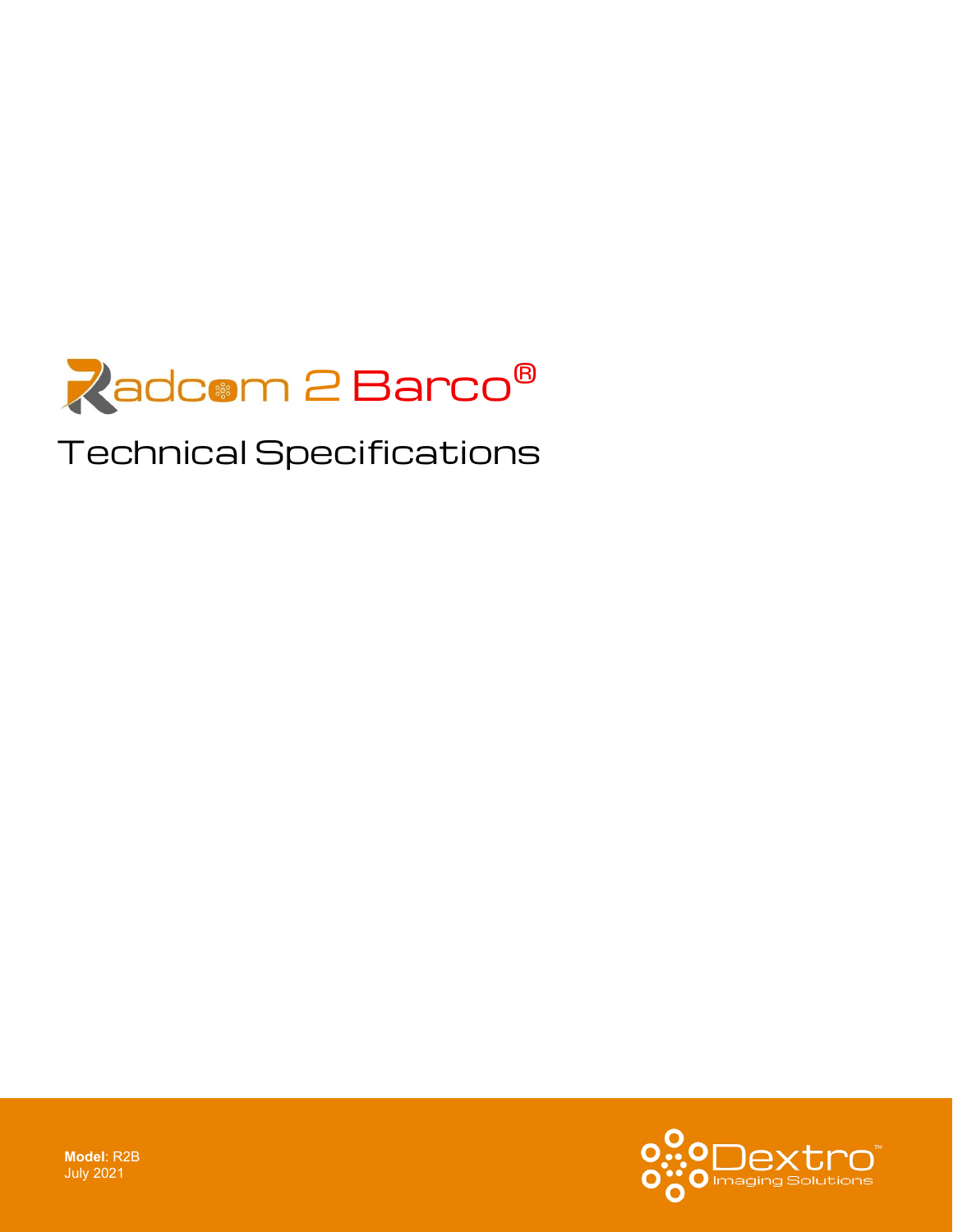# RadCom 2 Barco Dual-PACS Workstation





**Powerful Processing up to Intel® Core™ i9**



**Barco® Certified High End Graphics**

## Client Centric, Results Driven

Empower your radiology workforce with the RadCom 2 Barco Dual-PACS Workstation, designed and developed to meet your radiologists' workstation requirements regardless of PACS clients or dictation systems.

### Inspired, Reliable Design

The RadCom 2 Barco integrates seamlessly into your radiology reading environment with a durable mid tower chassis, certified components and multiple monitor configuration options, delivering reliable performance and peace of mind.

#### Best-in-class Security

Every RadCom 2 Barco provides secure, seamless access to your data – your most important asset.

#### Easy Manageability

Dextro Imaging Solutions features help save your radiologists' time and increase IT efficiency. The RadCom 2 Barco supports two PACS, consolidating two traditional workstations into one highly efficient, secure workspace.

### A Single Point of Contact

The RadCom 2 Barco includes Dextro Imaging Solutions' remote desktop support, providing your business with more flexibility – especially for hard-to-reach, remote locations.